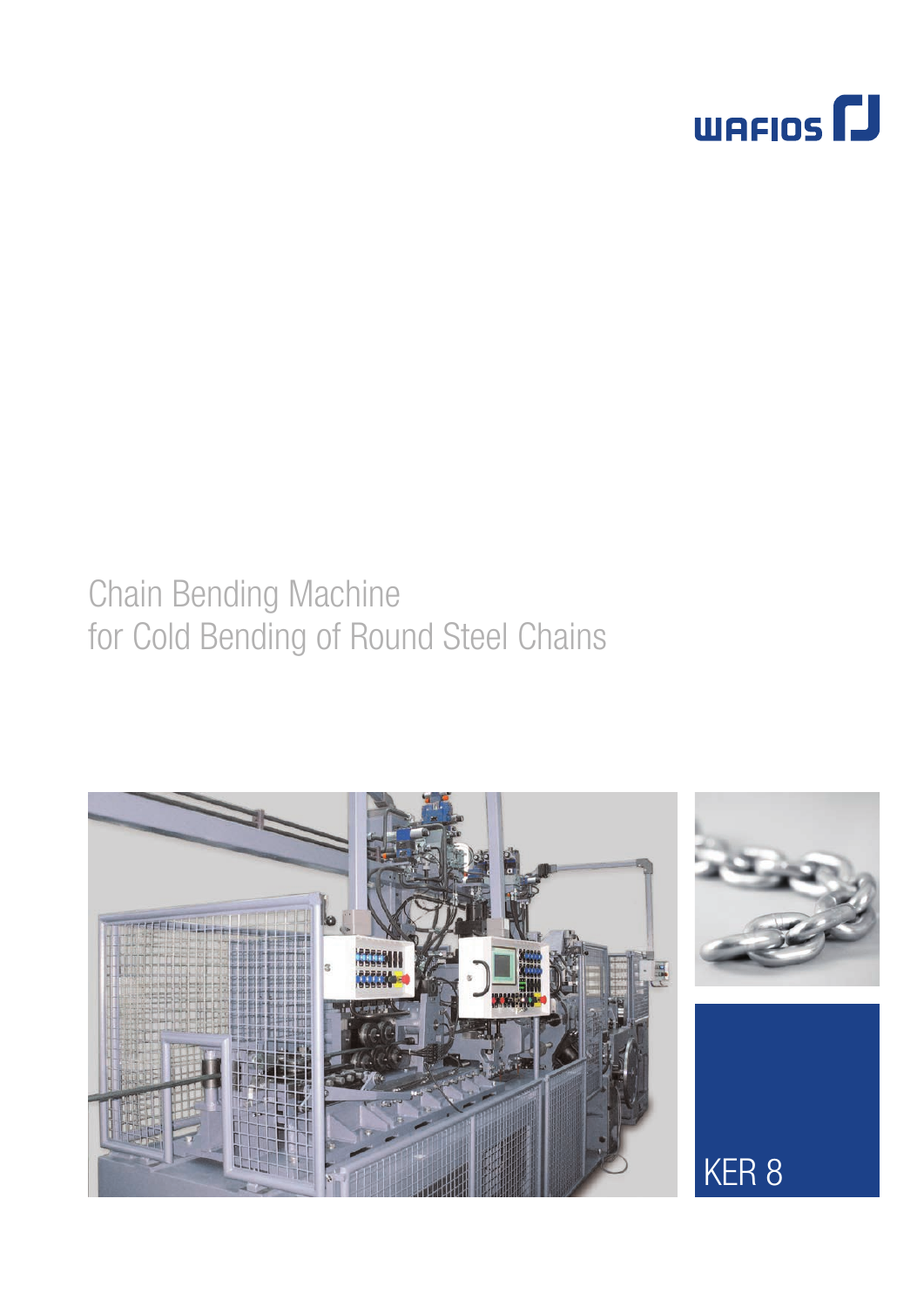### KER 8

T Die forming device (left) und Notching device (right)

 $\overline{\mathbf{v}}$  Bending tools







Our Accomplishments for your Benefit

- $\blacksquare$  Robust machine design for the production of highstrength chains over a long period of time
- $\blacksquare$  Uniformly bent chain in continuous operation with the strictest bending tolerances
- No damage to the wire surface, i.e. high chain surface finish

### Design Features

- $\Box$  Smooth machine running
- Safety devices to protect tools and machine parts
- $\blacksquare$  All main movements are carried out by the positive
- $\blacksquare$  mechanical control of double-acting curves
- $\blacksquare$  Auxiliary feeder and slug machine are hydraulically driven

### Mode of Operation

The chain wire drawn off the pay-off unit is straightened on two levels and passed to a pre-bending/notching station that can be displaced in the wire direction. There, the wire receives a waved bend which later becomes the back curvature of the bent chain link. Moreover, the wire is notched from both sides at intervals of one slug length.

In a second station which is offset by several pitches, one each slug length is fixed by a gripper, cut-off and transported to the bending station.

There, the separated slug is inserted into a previously bent, vertically standing chain link that is held by turning tongs. In this bending station, the chain link is finish bent around a mandrel by two swivel-mounted bending levers whose rollers are positively guided in a cam plate that corresponds to the chain link shape. Wire surface damage is avoided with this bending method.

### **V** Auxiliary feeder



2 WAFIOS Precision Machinery for Wire and Tube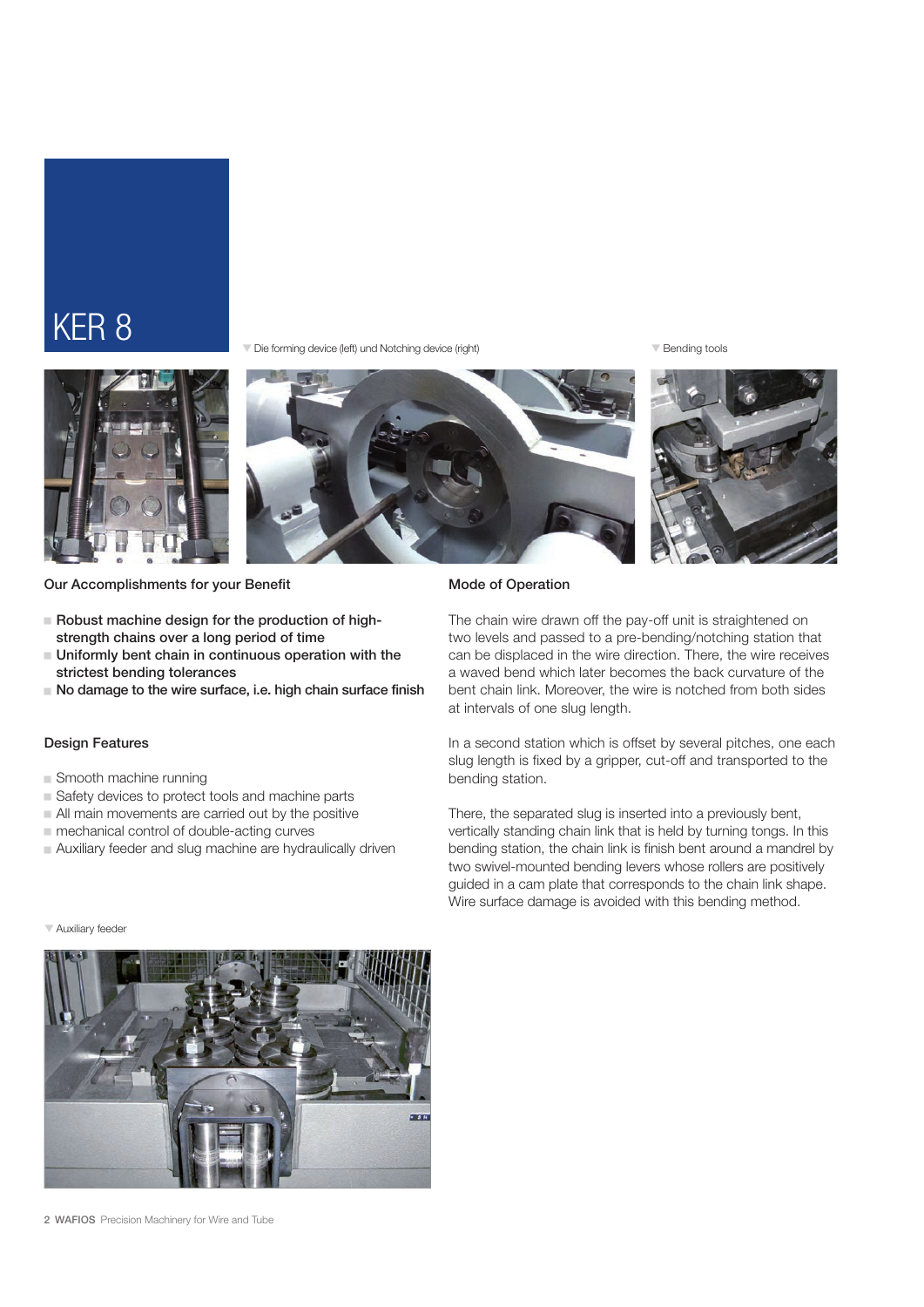## Quality, Reliability, and Cost-Efficiency – WAFIOS KER 8-Chain Bending Machine

### Machine application

The KER 8 Chain Bending Machine is used for the cold bending of round steel chains. Wire material discharge from the wire coil. The bent chain can subsequently be immediately electrically welded on a separate machine.



 $\triangle$  Tool design of the KER roller bending procedure

a) Chain material b) Dies

c) Notching tool d) Cutting bushing

- e) Counter cutting tool f) Transport gripper
	- g) Bending levers with
		- bending rollers
- h) Tilting tongs
- i) Bending mandrel
- j) Cam segment

 $\nabla$  Bending levers with bending rollers





#### **Quality**

For more than 125 years, the name of WAFIOS has been synonymous with highest quality, safety standards, and technical innovations in the German machine manufacturing industry.

### Reliability

Strict quality controls, state-of-the-art production systems, and many years of experience guarantee that your investment is safe in our hands. Our global service network ensures high availability of WAFIOS machinery.

### Cost efficiency

High production output and a long service life will save money and shorten the amortization time of your investment.